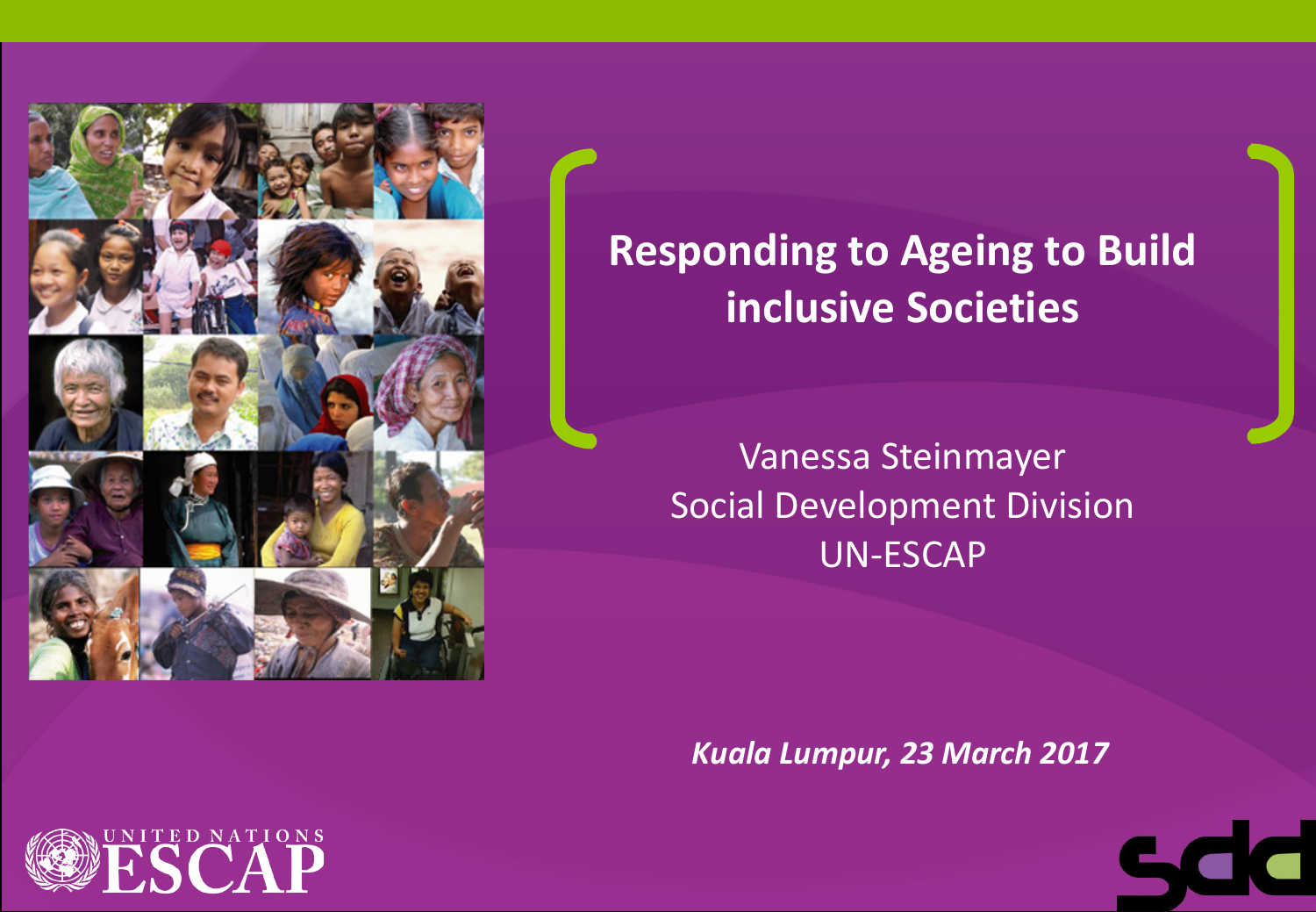### Ageing is not only about older persons  $-$  it is about economies and societies as a whole

- $\Rightarrow$  Economic growth has to be generated with a smaller and older pool of people
- ð Changing consumption patterns older people consume differently and maybe less
- $\Rightarrow$  Fiscal impacts: rising public expenditure (health) and shrinking tax incomes
- $\Rightarrow$  Increasing private expenditure on health in countries without universal access to healthcare - may crowd out other consumption
- ð Different savings and investment behaviour

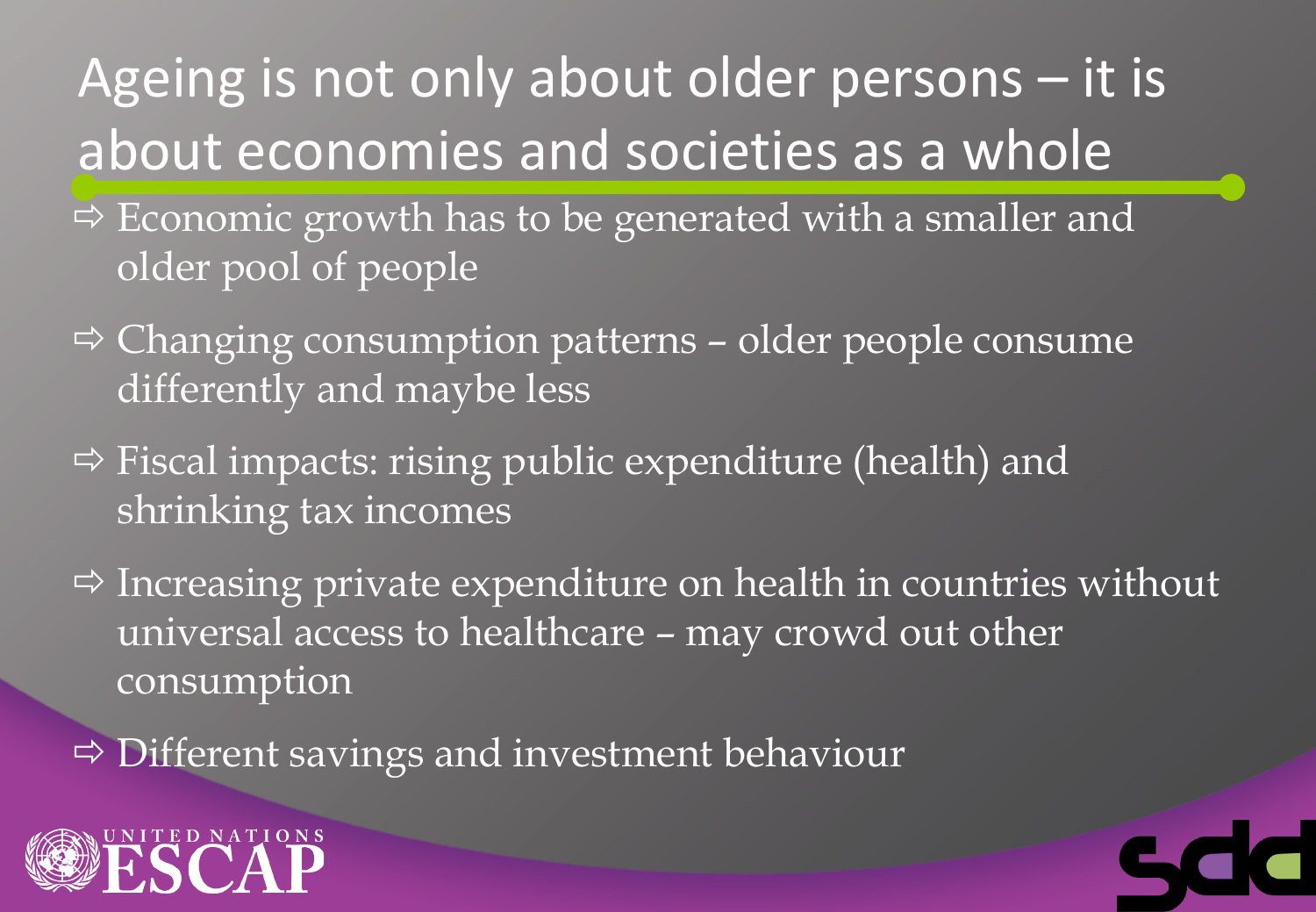# Building inclusive societies by responding to population ageing

- $\Rightarrow$  Harnessing the potential of older persons they can contribute to society for the benefit of all
- $\Rightarrow$  Increasing labour force participation of women
- $\Rightarrow$  Designing policies to regular and orderly migration and integrating migrants
- $\Rightarrow$  Investing in preventive healthcare to increase the quality of life of older persons starts early and will benefit all
- $\Rightarrow$  Providing adequate training for care staff and making care work "decent"
- $\Rightarrow$  Income security for older persons will benefit society as a whole and can contribute to sustainable economic growth



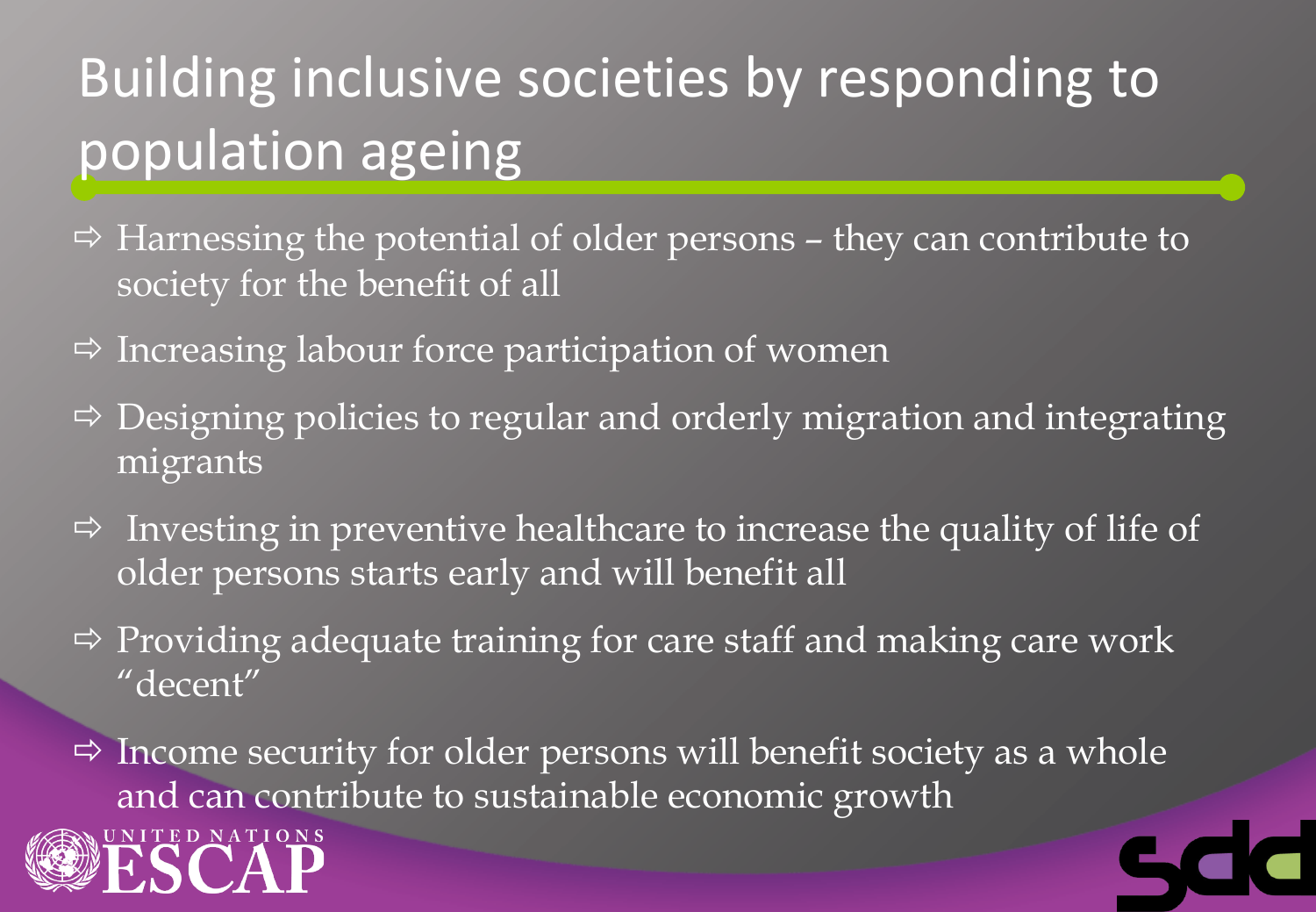# Madrid International Plan of Action on Ageing (MIPAA)

Global guiding document on population ageing with 3 priority areas:

- Older persons and development;
- Advancing health and well-being into old age;
- **Ensuring enabling and supportive environments.**



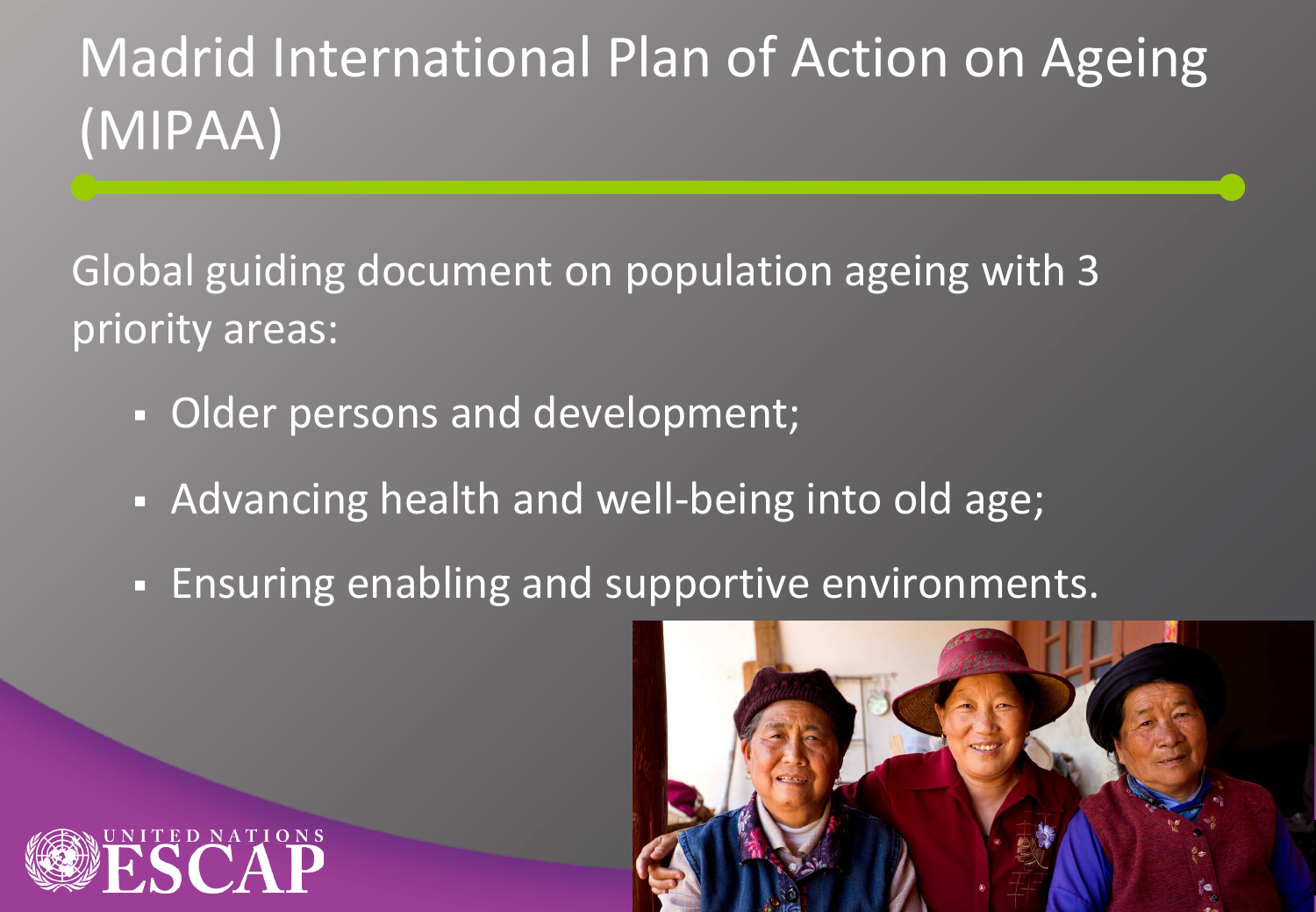#### Third MIPAA review objectives

- Identify progress and gaps in implementation of MIPAA in the Asia-Pacific region;
- Identify region-specific factors facilitating progress and obstacles impeding it;
- Develop a regional framework of action for better, and timely, MIPAA implementation.



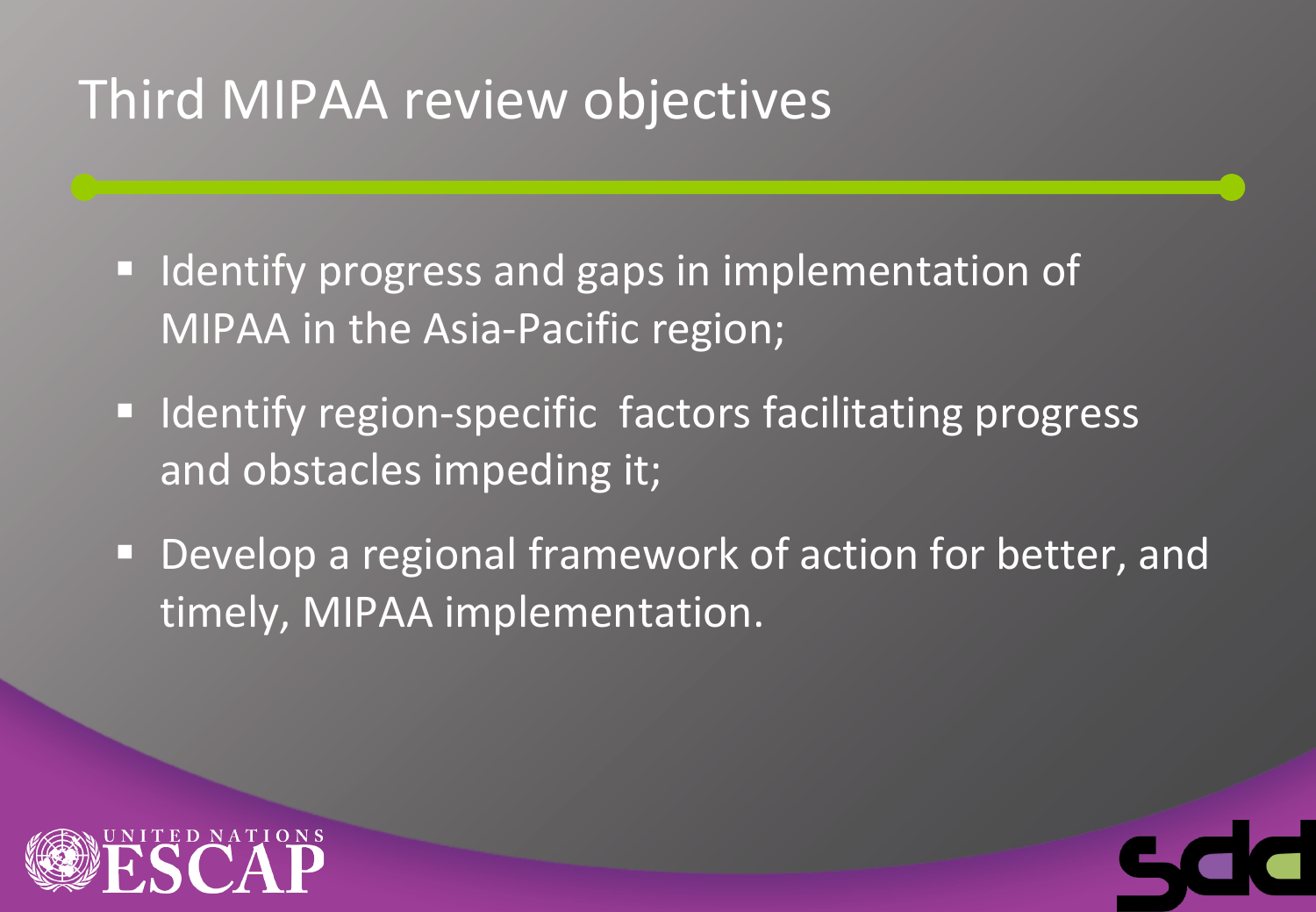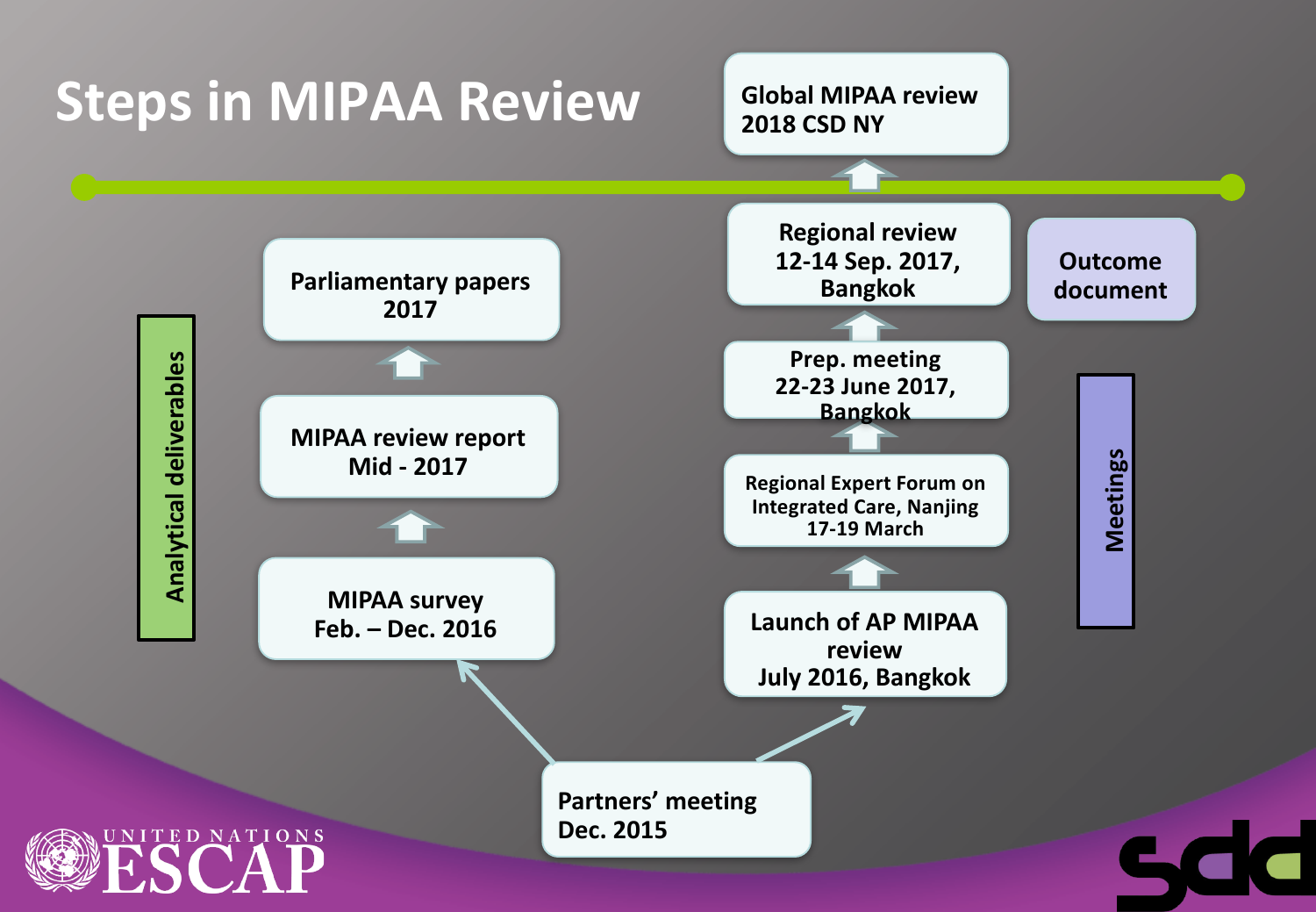#### Regional Survey to assess progress in MIPAA implementation

- Survey prepared by ESCAP sent to member States in February 2016; original deadline 1 December 2016 - already extended several times;
- Member States were requested to nominate a focal point, who would also coordinate survey response
- **E** Ideally, survey should be filled with input from different stakeholders
- 23 surveys received to date (Armenia, Australia, Azerbaijan, Cambodia, China, Fiji, Iran, Republic of Korea, Kyrgyzstan, Macao (China), Mongolia, Myanmar, Nepal, Pakistan, Philippines, Russian Federation, Samoa, Singapore, Sri Lanka, Thailand, Tonga, Turkey, and Uzbekistan)

![](_page_6_Picture_5.jpeg)

![](_page_6_Picture_6.jpeg)